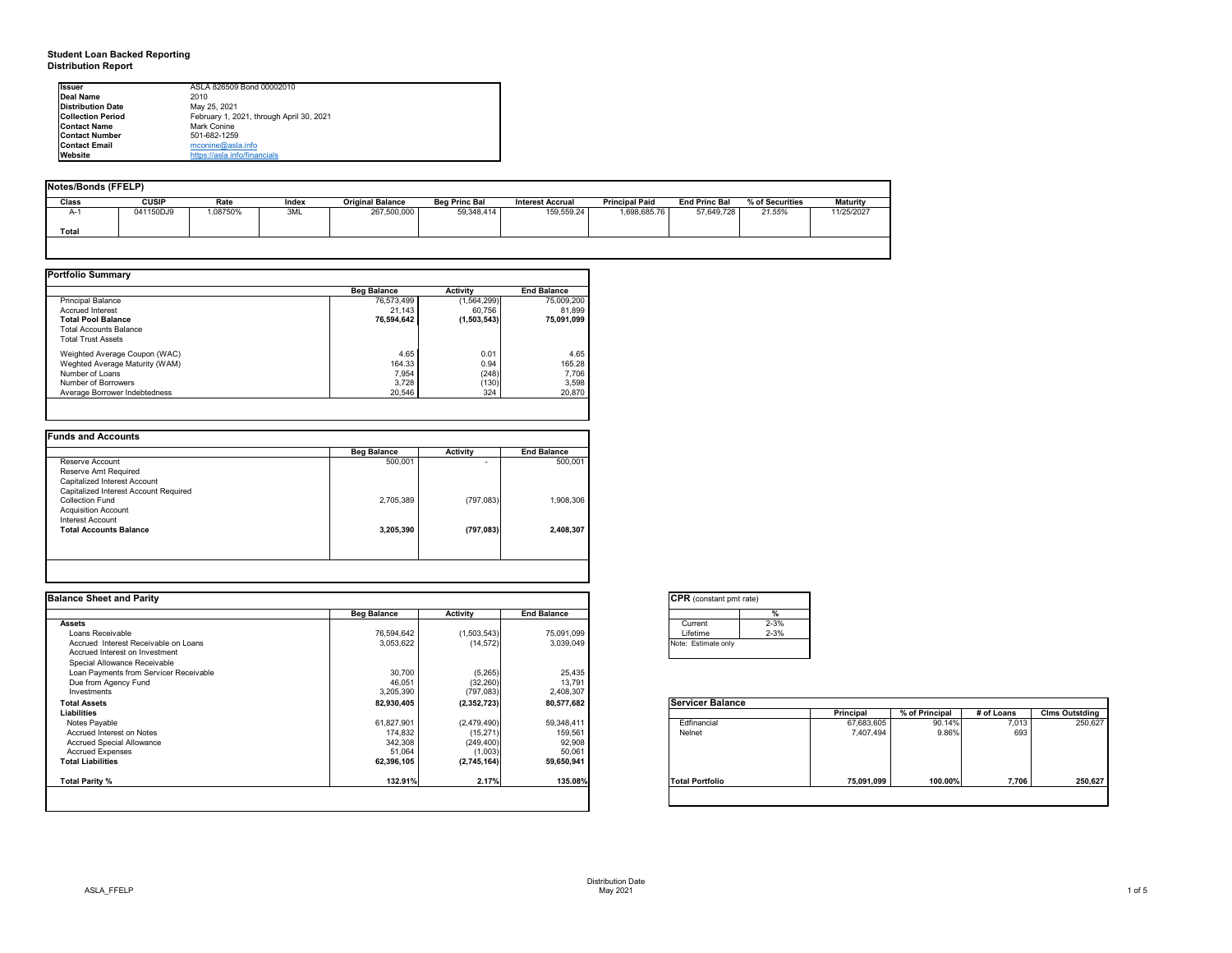# **Student Loan Backed Reporting Distribution Report**

|                           | # of Loans       |               | <b>Principal</b> |               | % of Principal   |               | <b>WAC</b>        |               | <b>WARM</b>      |        |
|---------------------------|------------------|---------------|------------------|---------------|------------------|---------------|-------------------|---------------|------------------|--------|
|                           | <b>Beginning</b> | <b>Ending</b> | <b>Beginning</b> | <b>Ending</b> | <b>Beginning</b> | <b>Ending</b> | <b>Beginning</b>  | <b>Ending</b> | <b>Beginning</b> | Ending |
| In School                 |                  |               | 4,434            | 4,434         | 0.01%            | 0.01%         | $2.\overline{43}$ | 2.43          | 120.00           | 120.00 |
| Grace                     |                  |               |                  |               |                  |               |                   |               |                  |        |
| Repayment                 |                  |               |                  |               |                  |               |                   |               |                  |        |
| Current                   | 5,957            | 5,624         | 58,924,736       | 56,032,080    | 76.93%           | 74.62%        | 4.57              | 4.58          | 166.35           | 166.35 |
| 31-60 Days Delinquent     | 263              | 176           | 2,206,797        | 1,663,562     | 2.88%            | 2.22%         | 4.64              | $4.8^{\circ}$ | 150.35           | 136.72 |
| 61-90 Days Delinquent     | 186              | 104           | 1,484,860        | 668,380       | 1.94%            | 0.89%         | 4.64              | 4.69          | 139.81           | 133.44 |
| 91-120 Days Delingent     |                  | 91            | 857,234          | 622,253       | 1.12%            | 0.83%         | 5.76              | 5.33          | 161.53           | 133.39 |
| 121-180 Days Delinquent   | 218              | 167           | 1,552,867        | 1,322,726     | 2.03%            | 1.76%         | 4.98              | 4.65          | 163.79           | 139.62 |
| 181-270 Days Delinquent   | 73               | 143           | 609,924          | 1,161,046     | 0.80%            | 1.55%         | 4.59              | 4.80          | 160.04           | 174.39 |
| 271+ Days Delinquent      | 36               | 29            | 254,953          | 236,326       | 0.33%            | 0.31%         | 4.27              | 5.41          | 117.88           | 111.98 |
| <b>Total Repayment</b>    | 6,814            | 6,334         | 65,891,370       | 61,706,373    | 86.03%           | 82.18%        | 4.60              | 4.61          | 164.91           | 164.34 |
| Forbearance               | 726              | 954           | 7,735,508        | 10,050,646    | 10.10%           | 13.38%        | 5.00              | 4.83          | 162.13           | 167.89 |
| Deferment                 | 384              | 375           | 2,817,443        | 3,079,019     | 3.68%            | 4.10%         | 4.84              | 5.01          | 156.67           | 177.88 |
| <b>Claims in Progress</b> | 29               | 34            | 145,886          | 233,717       | 0.19%            | 0.31%         | 4.05              | 5.40          | 168.07           | 133.23 |
| <b>Claims Denied</b>      |                  |               |                  | 16,910        |                  | 0.02%         |                   | 2.43          |                  | 248.00 |
| <b>Total Portfolio</b>    | 7,954            | 7,706         | 76,594,642       | 75,091,099    | 100.00%          | 100.00%       | 4.65              | 4.65          | 165.26           | 165.28 |

| Delinquency Status                  |                  |                  |                  |               |                  |               |                  |               |                  |               |
|-------------------------------------|------------------|------------------|------------------|---------------|------------------|---------------|------------------|---------------|------------------|---------------|
|                                     | # of Loans       |                  | <b>Principal</b> |               | % of Principal   |               | <b>WAC</b>       |               | <b>WARM</b>      |               |
|                                     | <b>Beginning</b> | <b>Ending</b>    | <b>Beginning</b> | <b>Ending</b> | <b>Beginning</b> | <b>Ending</b> | <b>Beginning</b> | <b>Ending</b> | <b>Beginning</b> | <b>Ending</b> |
| Current                             | 5,458            | 5,624            | 58,924,736       | 56,032,080    | 89.43%           | 90.80%        | 4.57             | 4.58          | 166.35           | 166.35        |
| 31-60 Days Delinquent               | 244              | 176              | 2,206,797        | 1,663,562     | 3.35%            | 2.70%         | 4.64             | 4.81          | 150.35           | 136.72        |
| 61-90 Days Delinquent               | 149              | 104              | 484,860          | 668,380       | 2.25%            | 1.08%         | 4.64             | 4.69          | 139.81           | 133.44        |
| 91-120 Days Delingent               | 80               |                  | 857,234          | 622,253       | 1.30%            | 1.01%         | 5.76             | 5.33          | 161.53           | 133.39        |
| 121-180 Days Delinquent             | 164              | 167              | 1,552,867        | 1,322,726     | 2.36%            | 2.14%         | 4.98             | 4.65          | 163.79           | 139.62        |
| 181-270 Days Delinquent             |                  | 143 <sub>1</sub> | 609,924          | 1,161,046     | 0.93%            | 1.88%         | 4.59             | 4.80          | 160.04           | 174.39        |
| 271+ Days Delinquent                |                  | 29               | 254,953          | 236,326       | 0.39%            | 0.38%         | 4.27             | 5.41          | 117.88           | 111.98        |
| <b>Total Portfolio in Repayment</b> | 6,204            | 6,334            | 65,891,370       | 61,706,373    | 100.00%          | 100.00%       | 4.58             | 4.61          | 164.95           | 164.34        |
|                                     |                  |                  |                  |               |                  |               |                  |               |                  |               |

| Portfolio by Loan Type                |                  |        |                  |               |                  |               |                  |        |                  |               |
|---------------------------------------|------------------|--------|------------------|---------------|------------------|---------------|------------------|--------|------------------|---------------|
|                                       | # of Loans       |        | <b>Principal</b> |               | % of Principal   |               | <b>WAC</b>       |        | <b>WARM</b>      |               |
|                                       | <b>Beginning</b> | Ending | <b>Beginning</b> | <b>Ending</b> | <b>Beginning</b> | <b>Ending</b> | <b>Beginning</b> | Ending | <b>Beginning</b> | <b>Ending</b> |
| <b>Subsidized Consolidation Loans</b> | 2,161            | 2,104  | 29,705,926       | 29,172,883    | 38.78%           | 38.85%        | 4.93             | 4.94   | 157.68           | 158.85        |
| Unsubsidized Consolidation Loans      | 2,121            | 2,051  | 37,170,521       | 36,552,207    | 48.53%           | 48.68%        | 4.77             | 4.77   | 177.83           | 178.44        |
| <b>Subsidized Stafford Loans</b>      | 1,884            | 1,814  | 5,225,764        | 5,036,491     | 6.82%            | 6.71%         | 3.19             | 3.19   | 127.38           | 128.42        |
| Unsubsidized Stafford Loans           | 1,048            | ,020   | 1,300,280        | 4,146,183     | 5.61%            | 5.52%         | 3.32             | 3.31   | 142.13           | 142.80        |
| PLUS/GradPLUS Loans                   | 24               |        | 176,585          | 166,303       | 0.23%            | 0.22%         | 6.73             | 6.76   | 75.90            | 76.50         |
| SLS Loans                             |                  |        | 15,567           | 17,032        | 0.02%            | 0.02%         | 3.27             | 3.27   | 158.90           | 155.98        |
| <b>Total Portfolio</b>                | 7,240            | 7,013  | 76,594,642       | 75,091,099    | 100.00%          | 100.00%       | 4.65             | 4.65   | 165.26           | 165.28        |
|                                       |                  |        |                  |               |                  |               |                  |        |                  |               |

|                                            |                  | # of Loans |                  | <b>Principal</b> | % of Principal   |               | <b>WAC</b>       |               | <b>WARM</b>      |               |
|--------------------------------------------|------------------|------------|------------------|------------------|------------------|---------------|------------------|---------------|------------------|---------------|
|                                            | <b>Beginning</b> | Ending     | <b>Beginning</b> | <b>Ending</b>    | <b>Beginning</b> | <b>Ending</b> | <b>Beginning</b> | <b>Ending</b> | <b>Beginning</b> | <b>Ending</b> |
| Graduate / 4-Year Loans                    | 6,362            | 6,168      | 70,950,247       | 69,538,503       | 92.63%           | 92.61%        | 4.60             | 4.61          | 165.08           | 165.85        |
| 2-Year Loans                               | 752              | 722        | 4,399,970        | 4,328,375        | 5.74%            | 5.76%         | 5.21             | 5.21          | 147.61           | 149.16        |
| Proprietary / Technical / Vocational Loans | 103 <sub>1</sub> | 100        | 659,128          | 641,228          | 0.86%            | 0.85%         | 5.49             | 5.51          | 184.34           | 190.61        |
| Unknown (Consolidation) Loans              | 23               | 23         | 585,297          | 582,993          | 0.76%            | 0.78%         | 5.22             | 5.23          | 177.28           | 188.29        |
| Other Loans                                |                  |            |                  |                  |                  |               |                  |               |                  |               |
| <b>Total Portfolio</b>                     | 7,240            | 7,013      | 76,594,642       | 75,091,099       | 100.00%          | 100.00%       | 4.65             | 4.65          | 165.26           | 165.28        |

|                        |                  | # of Loans    |                  | <b>Principal</b> |                  | % of Principal |  |
|------------------------|------------------|---------------|------------------|------------------|------------------|----------------|--|
|                        | <b>Beginning</b> | <b>Ending</b> | <b>Beginning</b> | Ending           | <b>Beginning</b> | <b>Ending</b>  |  |
| <b>Fixed Loans</b>     | 4,730            | 4,584         | 68,663,539       | 67,453,150       | 89.65%           | 89.83%         |  |
| Variable Loans         | 2,510            | 2,429         | 7,931,104        | 7,637,949        | 10.35%           | 10.17%         |  |
| T-Bill Loans           | 2,508            | 2,427         | 7,900,671        | 7,620,917        | 10.31%           | 10.15%         |  |
| <b>CMT Loans</b>       |                  |               | 30,433           | 15,551           | 0.04%            | 0.02%          |  |
| <b>Total Portfolio</b> | 7,240            | 7,013         | 76,594,642       | 75,091,099       | 100.00%          | 100.00%        |  |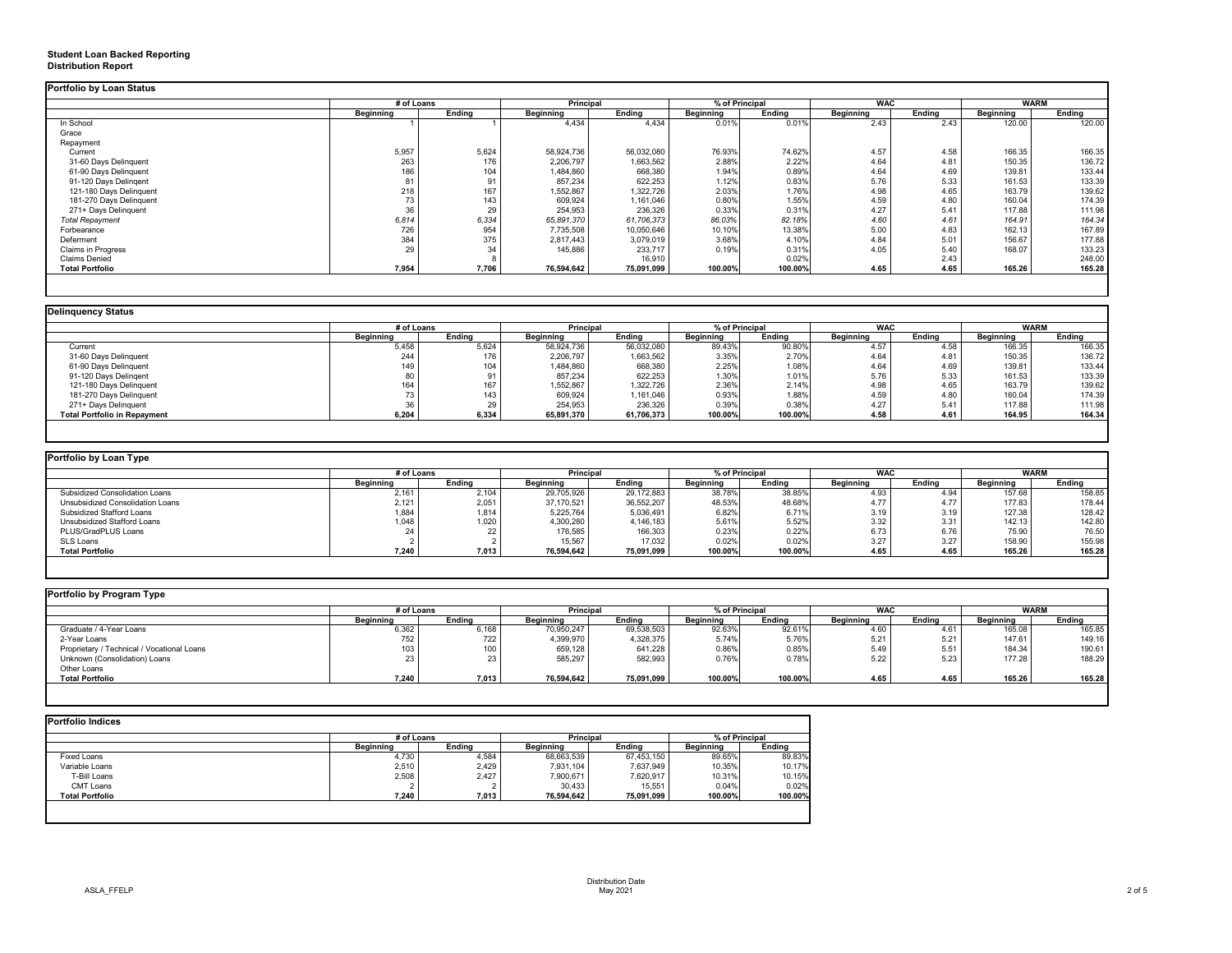**Distribution Date** May 25, 2021<br>**Collection Period** February 1, 2021, through *F* **Collection Period** February 1, 2021, through April 30, 2021

# **Collection Activity**

| 2,705,389<br>2,382,939<br>126 |
|-------------------------------|
|                               |
|                               |
|                               |
|                               |
|                               |
|                               |
|                               |
|                               |
|                               |
| (247, 544)                    |
| (125, 882)                    |
|                               |
| (2,806,722)                   |
|                               |
|                               |
| 1,908,306                     |
|                               |

| <b>Fees Due for Current Period</b>                                | as of 4/30/2021 |
|-------------------------------------------------------------------|-----------------|
| Indenture Trustee Fees                                            |                 |
| <b>Servicing Fees</b>                                             | 43,803          |
| <b>Administration Fees</b>                                        | 6,258           |
| Late Fees                                                         |                 |
| <b>Other Fees</b>                                                 |                 |
| <b>Total Fees</b>                                                 | 50,061          |
| <b>Cumulative Default Rate</b>                                    | as of 4/30/2021 |
| <b>Current Period's Defaults</b>                                  | 322,576.85      |
| <b>Cumulative Defaults</b>                                        | 60,612,423.67   |
| Loans for which claims have been filed as of applicable month end | 1,106,829.01    |
| <b>Cumulative Default Rate</b>                                    | 24.62%          |
| Cumulative Recoveries (including reimbursements and collections)  |                 |
| Payments from Guarantor                                           | 59,726,050.44   |
| <b>Borrower Recoveries</b>                                        | n/a             |
| <b>Recovery Rate</b>                                              | 98.54%          |

Cumulative Net Loss 886,373.23<br> **Cumulative Net Loss 886,373.23**<br> **Cumulative Net Loss** 886,373.23 **Cumulative Net Loss**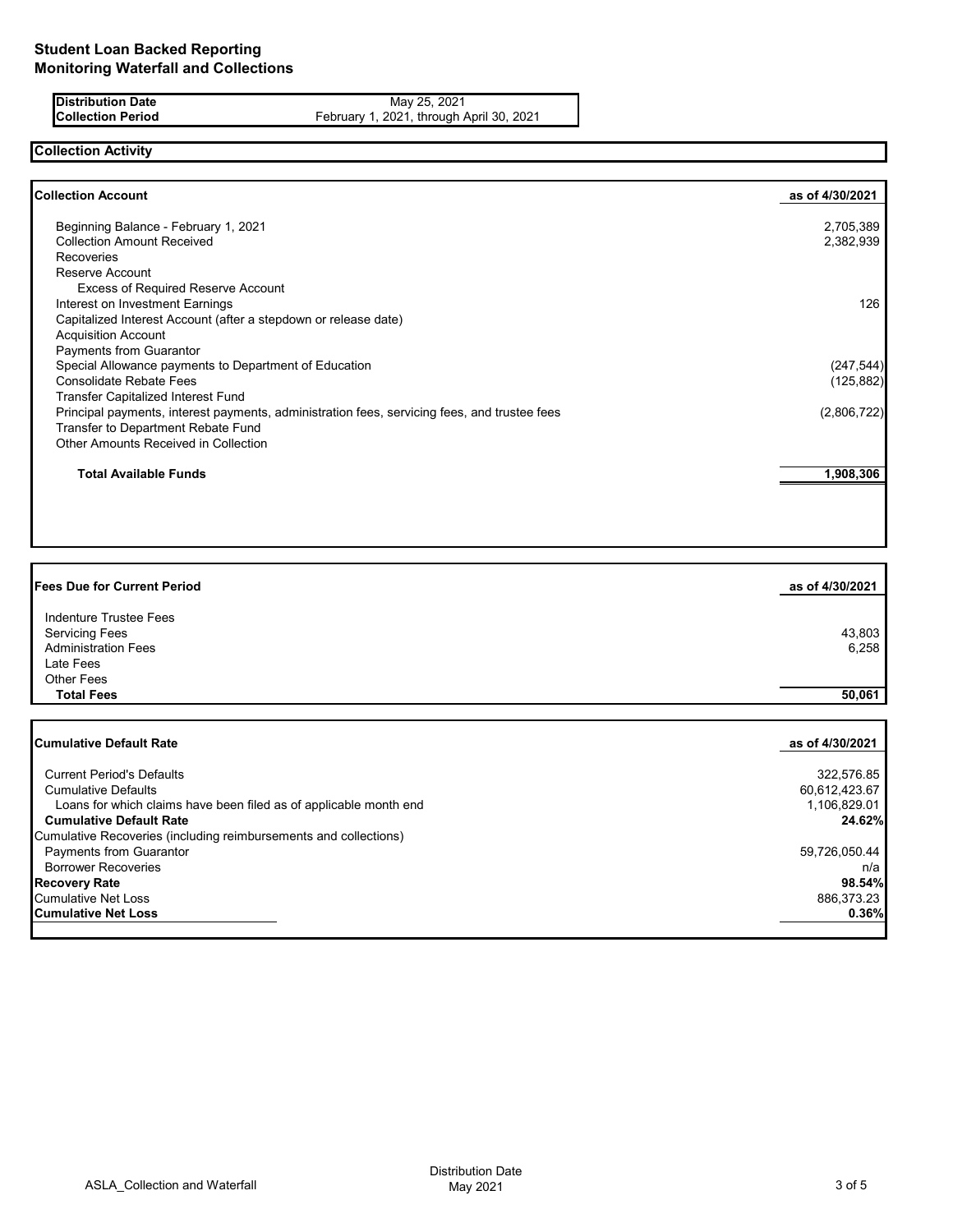# **Waterfall Activity**

| <b>Waterfall for Distribution</b>                                                         | <b>Amount Due</b> | <b>Amount Remaining</b> |
|-------------------------------------------------------------------------------------------|-------------------|-------------------------|
| <b>Total Available Funds</b>                                                              |                   | 1,908,306               |
| First: Payment required under any Joint Sharing Agreement                                 |                   |                         |
| <b>Second: Trustee Fees</b>                                                               |                   |                         |
| Third: Servicing Fees and Backup Servicing Fees                                           | 43,803            | 1,864,503               |
| <b>Fourth: Administration Fees</b>                                                        | 6,258             | 1,858,245               |
| <b>Fifth: Noteholder Interest</b>                                                         | 159,559.24        | 1,698,686               |
| Sixth: Reinstate the balance of the Reserve Fund up to the Specified Reserve Fund Balance |                   |                         |
| Seventh: Noteholder Principal, until paid in full                                         | 1,698,685.76      | $\mathbf{0}$            |
|                                                                                           |                   |                         |
|                                                                                           |                   |                         |

| <b>Principal and Interest Distributions</b>    | <b>Class A-1</b> |
|------------------------------------------------|------------------|
|                                                |                  |
| <b>Quarterly Interest Due</b>                  | 159,559.24       |
| <b>Quarterly Interest Paid</b>                 | 159,559.24       |
| Interest Shortfall                             |                  |
| Interest Carryover Due                         |                  |
| Interest Carryover Paid                        |                  |
| Interest Carryover                             |                  |
| <b>Quarterly Principal Distribution Amount</b> | 1,698,685.76     |
| <b>Quarterly Principal Paid</b>                | 1,698,685.76     |
| Shortfall                                      |                  |
| <b>Total Distribution Amount</b>               | 1,858,245.00     |
|                                                |                  |

1